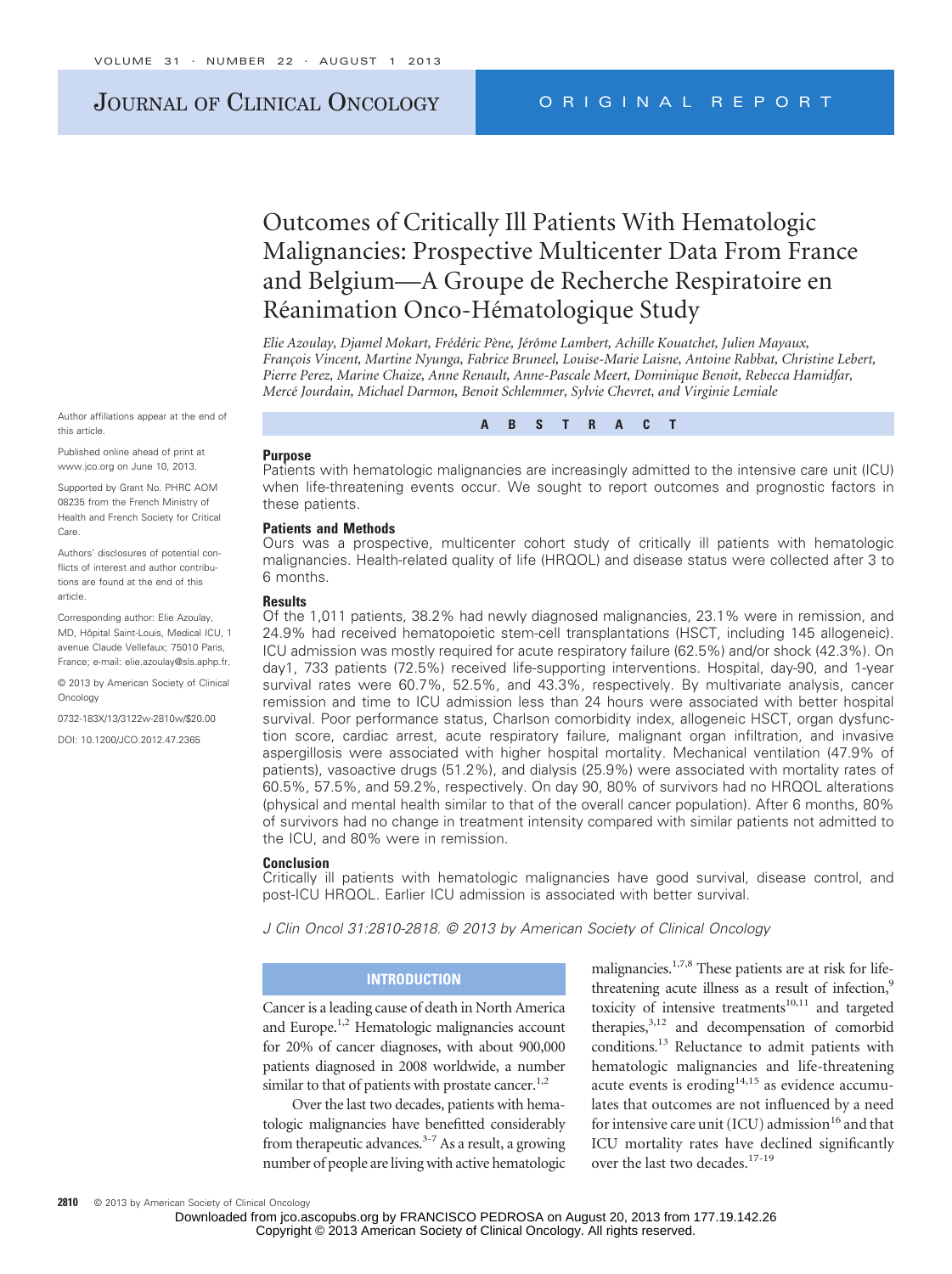



Outcomes in critically ill hematology patients have been assessed in several studies. However, most of these studies were either retrospective, $17,19-21$  mixed patients with hematologic malignancies and solid tumors, or focused on specific complications such as acute respiratory failure, kidney injury, or septic shock.<sup>21-23</sup> Furthermore, most of these studies included patients admitted to the ICU up to 15 years ago<sup>24</sup> and therefore did not reflect recent improvements in the management of acute respiratory failure,<sup>25,26</sup> kidney injury,<sup>23</sup> tumor lysis syndrome, $27,28$  sepsis, $29$  and septic shock.<sup>19,21</sup> Also, the recent broadening of ICU admission policies for hematology patients, which helps explain the increased number of admitted patients<sup>14,15,30,31</sup> and would result in earlier ICU admissions,<sup>32</sup> may have translated into changes in outcomes that need to be clarified. Mortality according to time in the ICU at initiation of life-supporting interventions<sup>22</sup> and mortality according to the number of days spent with a given lifesupporting intervention need to be assessed in a large cohort of patients managed in different ICUs. Finally, most studies reported ICU or hospital mortality rates<sup>20,22,33,34</sup> but obtained no information on outcomes several months after ICU discharge, particularly regarding maintenance of cancer chemotherapy, disease control, and quality of life.

To address these issues with the goal of obtaining data for guiding therapeutic decisions, we performed a prospective, observational cohort study in 17 centers in France and Belgium. Only patients with hematologic malignancies managed in 2010 to 2011 were studied. In all 17 centers, patients were managed jointly by hematologists and intensivists. ICU patients received follow-up for 1 year after ICU discharge, with a telephone interview to assess health-related quality of life (HRQOL) and disease status.

### **PATIENTS AND METHODS**

The study was approved by the appropriate ethics committees in France and Belgium. All patients or relatives were informed and consented to participate in the study. The study was carried out in 17 university or university-affiliated centers in France and Belgium that belonged to a research network instituted in 2005.25 In all 17 centers, a senior intensivist and a senior hematologist are available around the clock and make ICU-admission decisions together.

From January, 1, 2010, to May, 1, 2011, consecutive patients having hematologic malignancies who were admitted to the participating ICUs for any reason were included. Exclusion criteria were complete cure of the malignancy for more than 5 years, ICU admission only to maximize safety of a procedure, and age younger than 18 years. In each center, an investigator used a standardized electronic case-report form to collect the study data. Data were also collected on patients with hematologic malignancies who were refused ICU admission (Fig 1). In each center, we reported the ICU refusal rate (number of patients considered for ICU admission but not admitted/number of patients admitted to the ICU throughout the study period).

Ninety days after ICU discharge, HRQOL was assessed by asking the patients to complete the short-form 36 questionnaire  $(SF-36)^{35,36}$  during a telephone interview by a trained social worker. Results were compared with cancer patients who were not admitted to the ICU.<sup>37</sup> Six months after ICU discharge, the hematologists in charge of the patients were asked whether the ICU admission changed the patient's therapeutic intensity (compared with the standard optimal chemotherapy treatment protocol for the relevant disease, stage, and comorbidity profile) and disease status.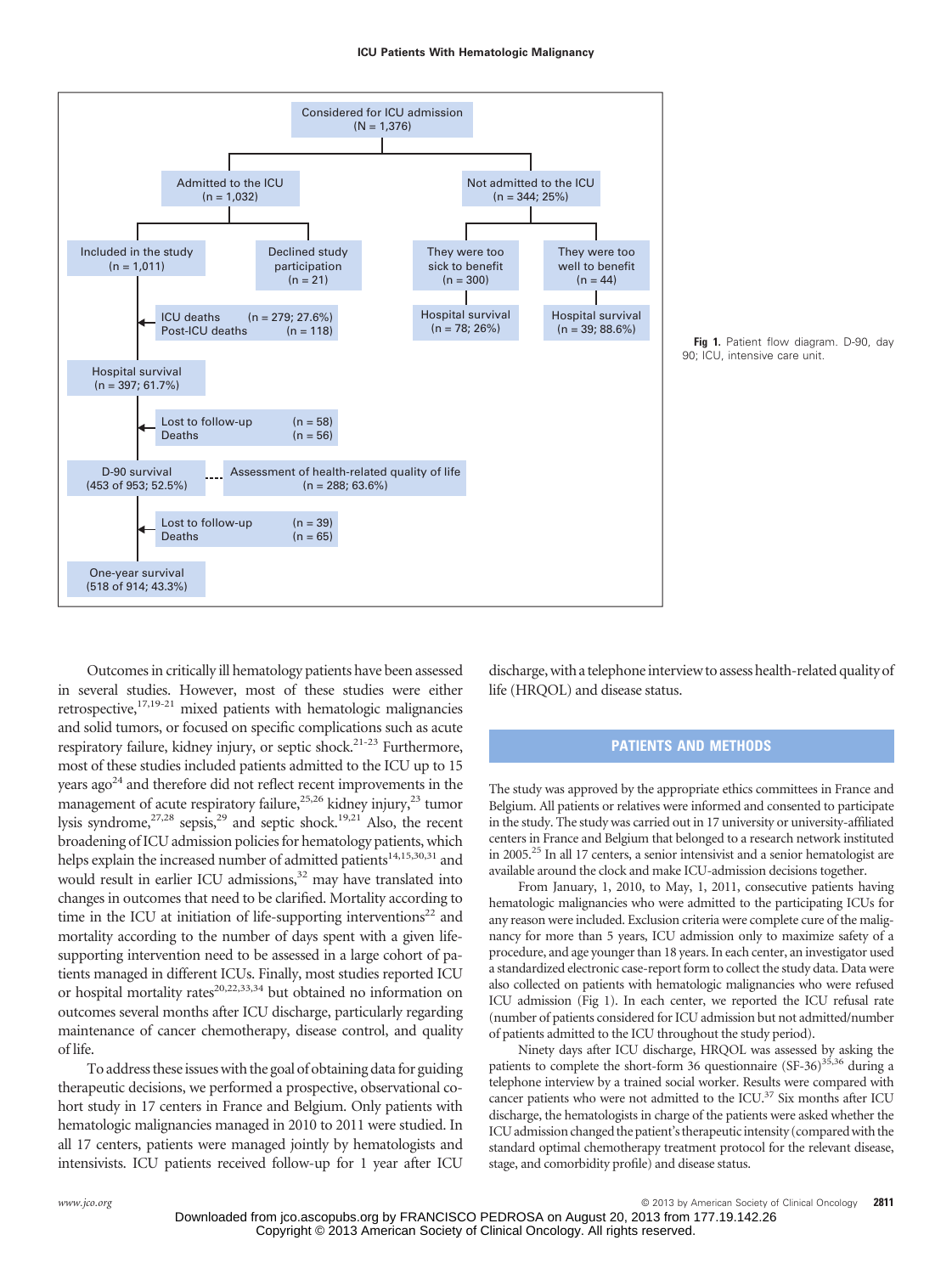The data in the tables and figures were collected prospectively. Newly diagnosed malignancies were defined as diagnosed within the past 4 weeks. The Sepsis-Related Organ Failure Assessment (SOFA) score was computed at admission then daily throughout the patient's stay in the ICU<sup>38</sup>; this score provides an estimate of the risk of death based on organ dysfunction. The performance status<sup>23</sup> and Charlson comorbidity index were determined at ICU admission.<sup>39</sup> Both leukemia and lymphoma are already part of the Charlson index. Reasons for ICU admission were recorded based on the main symptoms at ICU admission. Acute respiratory failure was defined as oxygen saturation less than 90% or PaO<sub>2</sub> less than 60 mmHg on room air combined with severe dyspnea at rest with an inability to speak in sentences or a respiratory rate greater than 30 breaths per minute or clinical signs of respiratory distress.<sup>25</sup> Shock was defined as previously reported.<sup>21</sup> Life-supporting interventions, anti-infectious agents, prophylactic treatments, urate oxidase use, and diagnostic procedures were administered at the discretion of the attending intensivists, who followed best clinical practice and guidelines. Chemotherapy, corticosteroids, hematopoietic growth factors, immunosuppressive drugs, and other cancer-related treatments were prescribed by the hematologist in charge of each patient in accordance with institutional guidelines. Neutropenia was defined as a neutrophil count of less than 500/mm<sup>3</sup>.

Etiologic diagnoses were made by consensus by the intensivists, hematologists, and consultants, according to recent definitions.16,23,25 In particular, etiologies of pulmonary involvement were diagnosed based on predefined criteria<sup>25</sup>; for possible or probable invasive pulmonary aspergillosis, the most recent definitions were used.<sup>40</sup>

The primary outcome was vital status at hospital discharge. Results are described as medians and interquartile ranges (IQR) for quantitative variables and numbers and percentages for qualitative variables. Univariable prognostic analyses were based on the Wilcoxon rank-sum test or the Fisher's exact test. To identify independent predictors of hospital mortality, characteristics available at ICU admission associated with *P* values less than .1 by univariate analysis or deemed clinically relevant were included in a multivariable logistic regression model with backward selection. Non-log-linear continuous variables were dichotomized. Missing data were completed by multiple imputation with chained equations.<sup>41</sup> Results are reported with and without imputation. Goodness-of-fit of the model was assessed using the Le Cessie-van Houwelingen test on all imputed datasets.<sup>42</sup>

A secondary objective was to assess whether starting life-supporting interventions late during the ICU stay or using life-supporting interventions for prolonged periods was beneficial. The conditional survival probability associated with organ failure was estimated among patients requiring mechanical ventilation, vasoactive drugs, and/or renal replacement therapy (RRT) within 24 hours after ICU admission. It was computed for day X, as the percentage of patients alive at ICU discharge among patients alive after X days of organ failure. We also modeled the center effect using a logistic regression model with a random center effect on the intercept. Estimates were obtained using a maximum likelihood estimator (glmmML\_0.82-1 *R*-package), and center effect has been tested using a permutation test as recommended by Lee and Braun.

All tests were two-sided, and *P* values less than .05 were considered significant. Analyses were done using *R* software version 2.14.2 (R Project for Statistical Computing, Wien, Austria).

### **RESULTS**

As shown in Figure 1, 1,376 patients with hematologic malignancies were considered for ICU admission, of whom 1,032 patients (75%) were admitted to the ICU; 21 patients declined to participate, leaving 1,011 patients enrolled onto the study. ICU refusal rate was 0.25 (IQR, 0.22 to 0.27), ranging from 0.11 to 0.30.

ICU admission occurred 4 days (IQR, 1 to 6) after hospital admission; 451 patients (44.6%) were admitted within 1 day, including 267 patients (26%) admitted directly to the ICU. The main reasons for ICU admission were acute respiratory failure and shock (62.5% and 42.3% patients, respectively). ICU refusal rate was not different in patients admitted from the hematologic wards compared with patients admitted from the emergency department.

As listed in Table 1, non-Hodgkin's lymphoma, acute myeloid leukemia, and myeloma accounted for 71.3% of the total cohort. Median time since diagnosis of malignancy was 5.4 months (IQR, 0 to 33.5); 386 patients (38.2%) had newly diagnosed malignancies and 234 patients (23.1%) were in complete or partial remission. Only 27%

| Table 1. Patient Characteristics at Intensive Care Unit Admission                                                                                                                                                                        |                                                       |                                                              |
|------------------------------------------------------------------------------------------------------------------------------------------------------------------------------------------------------------------------------------------|-------------------------------------------------------|--------------------------------------------------------------|
| Variable                                                                                                                                                                                                                                 | No. of Patients                                       | %                                                            |
| Age, years*<br>Median<br><b>IOR</b>                                                                                                                                                                                                      | 60<br>49-70                                           |                                                              |
| Sex, male                                                                                                                                                                                                                                | 614                                                   | 61                                                           |
| Underlying malignancy<br>Non-Hodgkin's lymphoma<br>Hodgkin's disease<br>Acute myeloid leukemia<br>Acute lymphocytic leukemia<br>Myeloma<br>Chronic myeloid leukemia<br>Chronic lymphocytic leukemia<br>Myelodysplastic syndrome<br>Other | 320<br>25<br>275<br>76<br>126<br>19<br>76<br>46<br>51 | 31.6<br>2.5<br>27.2<br>7.5<br>12.5<br>1.9<br>7.5<br>4.5<br>5 |
| Days since diagnosis<br>Median<br><b>IOR</b>                                                                                                                                                                                             | 166<br>7-1,020                                        |                                                              |
| Disease status at admission*<br>Newly diagnosed<br>Complete or partial remission<br>Other<br>Unknown<br>BMT/HSCT recipient*                                                                                                              | 386<br>234<br>338<br>53<br>252                        | 38.2<br>23.1<br>33.4<br>5.2<br>24.9                          |
| Autologous<br>Allogeneic                                                                                                                                                                                                                 | 107<br>145                                            | 10.6<br>14.3                                                 |
| Poor performance status (bedridden/<br>completely disabled)                                                                                                                                                                              | 195                                                   | 19.3                                                         |
| Charlson comorbidity index*<br>Median<br><b>IOR</b>                                                                                                                                                                                      | $\overline{4}$<br>$2 - 5$                             |                                                              |
| Circumstances of ICU admission<br>Time between hospital and ICU<br>$admission < 24 hours*$<br>Median, days<br>IQR, days                                                                                                                  | 451<br>$\overline{4}$<br>$0 - 16$                     | 44.6                                                         |
| Direct admission to the ICU<br>Neutropenia*<br>More than one request from the                                                                                                                                                            | 267<br>289                                            | 26<br>28.6                                                   |
| hematologist before admission                                                                                                                                                                                                            | 105                                                   | 10.4                                                         |
| Reason for ICU admission<br>Acute respiratory failure<br>Shock<br>Acute kidney injury<br>Coma<br>Chemotherapy in high-risk patientst                                                                                                     | 632<br>428<br>308<br>226<br>71                        | 62.5<br>42.3<br>30.5<br>22.3<br>7.1                          |

Abbreviations: BMT, bone marrow transplantation; HSCT, hematopoietic stem-cell transplantation; ICU, intensive care unit; IQR, interquartile range. These variables are associated with hospital mortality by univariate analysis (see Results).

†High risk for tumor lysis syndrome (bulky tumor, hyperleukocytic leukemia), arrhythmia, and bleeding.

Downloaded from jco.ascopubs.org by FRANCISCO PEDROSA on August 20, 2013 from 177.19.142.26 Copyright © 2013 American Society of Clinical Oncology. All rights reserved.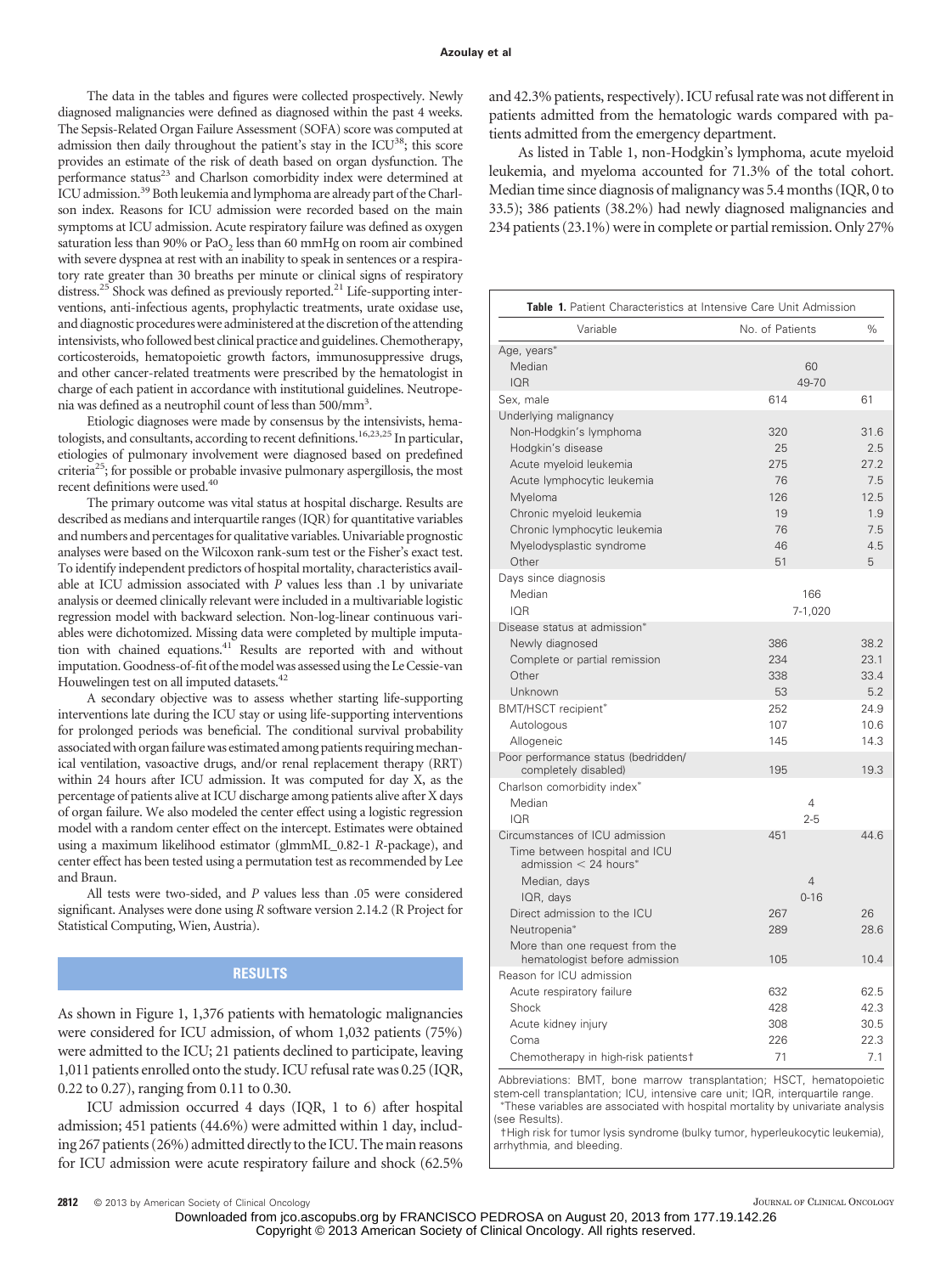|                                    |     | Overall Cohort<br>$(N = 1,011)$ |     | Patients Age<br>$< 60$ Years<br>$(n = 483)$ |     | Good<br>Performance<br><b>Status</b><br>$(n = 816)^*$ |           | Partial or<br>Complete<br>Remission<br>$(n = 234)$ <sup>+</sup> |     | No Allogeneic<br>BMT ( $n = 866$ ) |     | Dysfunction of<br>Zero or One<br>Organ<br>$(n = 575)$ # |
|------------------------------------|-----|---------------------------------|-----|---------------------------------------------|-----|-------------------------------------------------------|-----------|-----------------------------------------------------------------|-----|------------------------------------|-----|---------------------------------------------------------|
| Life-Supporting Intervention       | No. | %                               | No. | $\%$                                        | No. | $\%$                                                  | No.       | %                                                               | No. | $\%$                               | No. | $\%$                                                    |
| Total patients who died            | 397 | 39.3                            | 169 | 34.9                                        | 284 | 34.8                                                  | 78        | 33.3                                                            | 319 | 36.8                               | 115 | 20.0                                                    |
| Chemotherapy in the ICU            | 244 |                                 | 133 |                                             | 208 |                                                       | <b>NA</b> |                                                                 | 244 |                                    | 141 |                                                         |
| Patients who died                  | 93  | 38.1                            | 40  | 30.1                                        | 73  | 35.1                                                  |           |                                                                 | 93  | 38.1                               | 27  | 19.1                                                    |
| Noninvasive mechanical ventilation | 318 |                                 | 148 |                                             | 244 |                                                       | 71        |                                                                 | 260 |                                    | 142 |                                                         |
| Patients who died                  | 147 | 46.2                            | 62  | 41.0                                        | 104 | 42.6                                                  | 27        | 38.0                                                            | 116 | 44.6                               | 38  | 26.8                                                    |
| Invasive mechanical ventilation    | 484 |                                 | 228 |                                             | 378 |                                                       | 106       |                                                                 | 415 |                                    | 73  |                                                         |
| Patients who dieds                 | 293 | 60.5                            | 126 | 55.0                                        | 214 | 56.6                                                  | 57        | 53.8                                                            | 244 | 58.8                               | 23  | 31.5                                                    |
| Vasoactive drugs                   | 518 |                                 | 233 |                                             | 394 |                                                       | 126       |                                                                 | 438 |                                    | 101 |                                                         |
| Patients who dieds                 | 298 | 57.5                            | 122 | 52.4                                        | 213 | 54.1                                                  | 57        | 45.2                                                            | 247 | 45.9                               | 22  | 21.8                                                    |
| Renal replacement therapy          | 262 |                                 | 126 |                                             | 206 |                                                       | 20        |                                                                 | 231 |                                    | 64  |                                                         |
| Patients who dieds                 | 155 | 59.2                            | 73  | 58.0                                        | 111 | 53.9                                                  | 11        | 55.0                                                            | 131 | 56.7                               | 12  | 18.8                                                    |

Abbreviations: BMT, bone marrow transplantation; ICU, intensive care unit.

Good performance status was defined as neither bedridden nor completely disabled.

†BMT patients were all considered in partial or complete remission.

‡Requiring invasive mechanical ventilation, vasoactive drugs, or renal replacement therapy.

§These patients received only one of the three following life-supporting interventions: invasive mechanical ventilation, vasoactive drugs, and renal replacement therapy.

of patients had participated in studies of chemotherapy. Bone marrow or hematopoietic stem-cell transplantation (BMT/HSCT) was performed in 252 patients (24.9%); the transplantations were autologous in 107 patients and allogeneic in 145 patients. Neutropenia was present at ICU admission in 289 patients (28.6%) and developed in the ICU in 91 additional patients (9%).

Hospital mortality was 39.3%. Day-90 and 1-year mortality rates were 47.5% and 56.7%, respectively. By univariate analysis, variables associated with hospital mortality were age (18 to 50 years, 34%; 51 to 60 years, 35.3%; 61 to 70 years, 42.6%; and  $>$  70 years, 45.8%; *P* .02), poor performance status (57.4% *v* 34.9%; *P* .001), Charlson comorbidity index (median, 5; IQR, 3 to 6; *v* median, 3; IQR, 1 to 4;  $P = .0001$ ), remission of the malignancy (32.5%  $\nu$  40.3%;  $P = .02$ ), allogeneic BMT/HSCT (52.4%  $\nu$  38.3%;  $P = .0002$ ), and time from hospital to ICU admission less than 24 hours (33.9% *v* 43.7%;  $P = .002$ ). There was no significant association between the rate of ICU refusal and hospital mortality.

Table 2 lists outcomes associated with the use of life-supporting interventions. The use of mechanical ventilation, vasoactive drugs, or RRT was associated with increased hospital mortality. Trends toward lower mortality rates were found in patients younger than 60 years, having a good performance status, or not having received allogeneic BMT/HSCT. However, mortality was significantly lower in patients who received no more than one life-supporting intervention. Figure 2 shows that hospital mortality increased with the number of days spent receiving both invasive mechanical ventilation and vasoactive drugs. Appendix Figure A1 (online-only) lists daily SOFA scores throughout the ICU stay indicating that the number of organ dysfunctions was significantly associated with mortality from day 1 onward. Importantly, neither time spent with any single life-supporting intervention nor time from ICU admission to initiation of a life-supporting intervention was associated with hospital mortality (Fig 3 and Appendix Figure A2). Table 3 lists the definite diagnoses and corresponding hospital mortality rates.

Patients admitted to the ICU within 1 day after hospital admission had SOFA scores on day 1 similar to those in patients admitted later but they also had lower incidences of life-supporting interventions (67.7%  $v$  74.2%;  $P = .04$ ). Patients admitted within 24 hours had shorter times since malignancy diagnosis (median, 153 days; IQR, 0 to 1,230 days; *v* median, 173.5 days; IQR, 20 to 812 days;  $P = .04$ ) and were more likely to have good performance status (86.6% *v* 75.5%; *P* < .001). They were less likely to have their primary hematologists in the same hospital as the ICU (57.6%  $\nu$  96.7%;  $P < .001$ ), a history of allogeneic HSCT/BMT (11% *v* 17%; *P* .006), neutropenia (19.6% *v* 35.8%;  $P < .001$ ), and treatment with antifungal agents (27%  $\nu$  47%; *P* < .001) or antiviral agents (36% *v* 48%; *P* = .0002) during the first 3



**Fig 2.** Daily assessment of the probability of hospital mortality according to the number of days spent receiving both invasive mechanical ventilation and vasoactive drugs. The *y*-axis on the left indicates hospital mortality rates with the corresponding curve (mean  $\pm$  standard deviation) and the *y*-axis on the right indicates the number of patients, with corresponding bars showing the number of patients who survived (gold) and the number of patients who died (blue).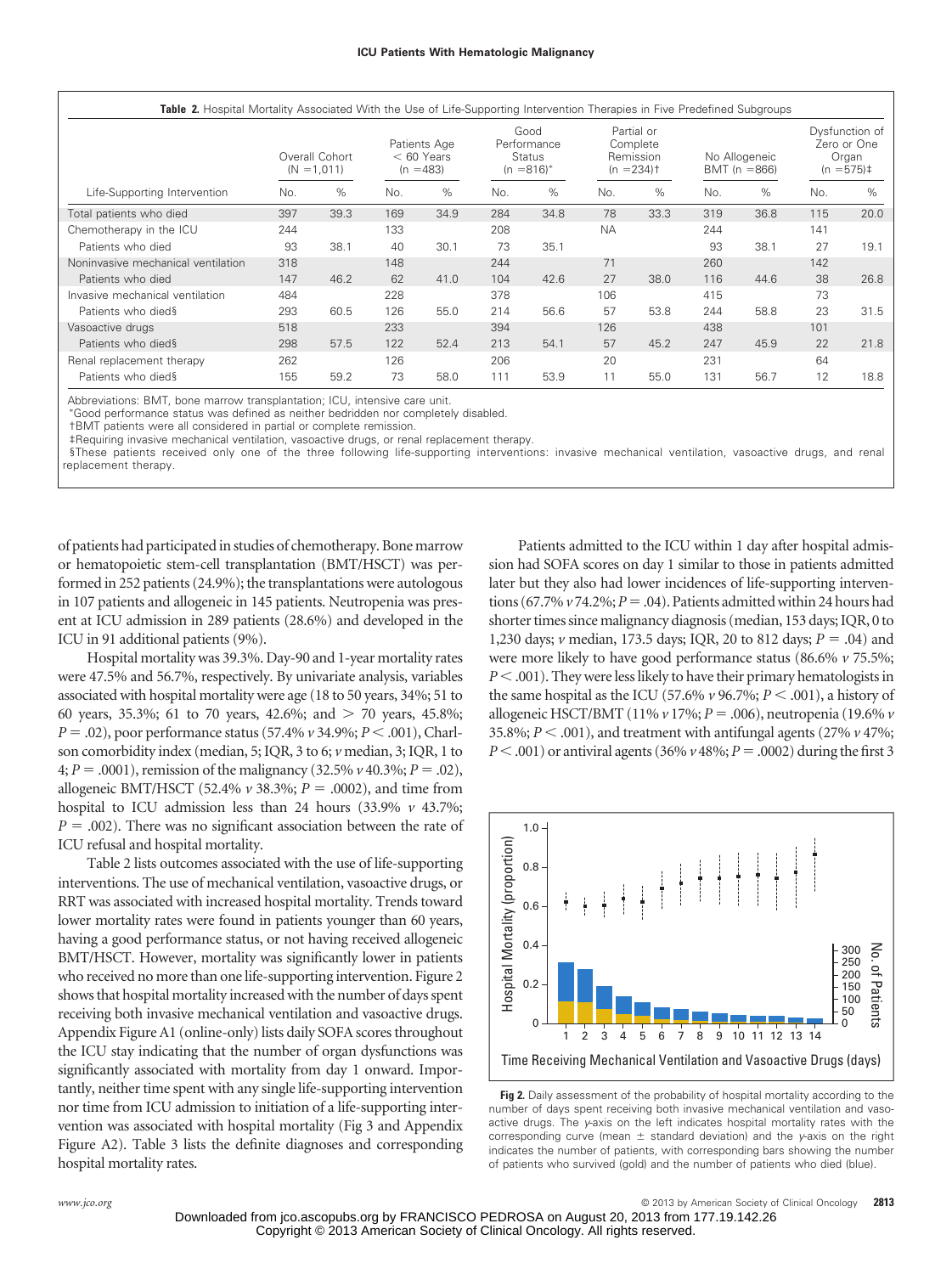

**Fig 3.** Daily assessment of the probability of hospital mortality according to the number of days spent receiving (A) invasive mechanical ventilation, (B) vasoactive drugs, or (C) renal replacement therapy. The *y*-axis on the left indicates hospital mortality rates with the corresponding curve (mean  $\pm$  standard deviation) and the *y*-axis on the right indicates the number of patients with corresponding bars showing the number of patients who survived (gold) and the number of patients who died (blue).

days in the ICU. Obtaining ICU admission required more than one call to the ICU physician in only 5.9% of patients admitted within 24 hours compared with 18% of patients admitted later  $(P < .001)$ .

By multivariate analyses (Fig 4; Table 4), 10 variables were independently associated with hospital mortality. Mortality was lower in patients with complete or partial remission of the malignancy and in those patients admitted to the ICU within 24 hours after hospital admission. Other factors were associated with higher mortality: poor performance status (bedridden or completely disabled), higher Charlson comorbidity index, allogeneic BMT/HSCT, SOFA score on ICU admission, ICU admission after cardiac arrest or for acute respiratory failure, organ infiltration by the malignancy, and invasive aspergillosis. No significant center effect on mortality was found.

On day 90, 69.2% of the survivors who were eligible for telephone interviews (Appendix FigA3) completed the short form 36 questionnaire. Among survivors, no differences could be found between patients responding to telephone interviews and those who could not be reached. Twenty per cent of patients perceived their physical and mental health as altered, with no significant differences compared to age- and gendermatched cancer patients who were not admitted to the ICU. After 6 months, the hematologists reported that all but seven ICU survivors were continuing their cancer treatment, that ICU admission did not influence therapeutic intensity in 80% of ICU survivors, and that 80% of ICU survivors were in complete or partial remission.

### **DISCUSSION**

This work is the first large, prospective multicenter study of ICU and post-ICU outcomes in patients with hematologic malignancies only. In addition to mortality data, quality-of-life data were obtained after 3 months, and treatment intensity and disease status were assessed after 6 months. The 39.3% hospital mortality rate is encouraging, particularly as most patients had at least two organ dysfunctions, and up to 75% required mechanical ventilation, vasoactive drugs, or RRT. Other encouraging findings are the continued use of intensive cancer treatments after ICU discharge, the good quality of life in ICU survivors after 3 months, and the 80% disease-control rate after 6 months. Thus, ICU admission prolonged survival with good quality of life. ICU admission within 24 hours of hospital admission was identified as a variable significantly associated with better survival and possibly amenable to modification.

Previous studies included far fewer patients,<sup>20,33,34</sup> mixed patients with solid cancers and hematologic malignancies,<sup>20,33,34</sup> focused on specific complications, $21,23,25$  and studied only ICU or hospital mortality without obtaining quality-of-life data. Consequently, their results are difficult to compare with ours. The 1,011 hematology patients in our study were consecutive patients who probably reflect the overall population of patients with hematologic malignancies and a need for ICU admission. Our hospital mortality rate is lower than in previous recent studies.20,33,34 Older age is a known risk factor in hematology patients,<sup>13</sup> particularly those with critical illnesses,<sup>43</sup> and the comorbidity burden and performance status are also wellestablished prognostic factors.<sup>13</sup> Also in agreement with previous publications is our finding of higher mortality in bedridden patients<sup>20,22,33,43</sup> and in allogeneic BMT or HSCT recipients.<sup>24,44-46</sup> However, substantial survival rates can be achieved in select allogeneic BMT/HSCT recipients without uncontrolled graft-versus-host disease, $47$  in whom mechanical ventilation is no longer futile.<sup>24,44,48</sup> Worse organ dysfunction scores, cardiac arrest, and invasive pulmonary aspergillosis were associated with hospital mortality in our cohort and in previous studies.<sup>20,23,33,43,49,50</sup>The independent impact of acute respiratory failure on mortality indicates a need for developing better

Downloaded from jco.ascopubs.org by FRANCISCO PEDROSA on August 20, 2013 from 177.19.142.26 Copyright © 2013 American Society of Clinical Oncology. All rights reserved.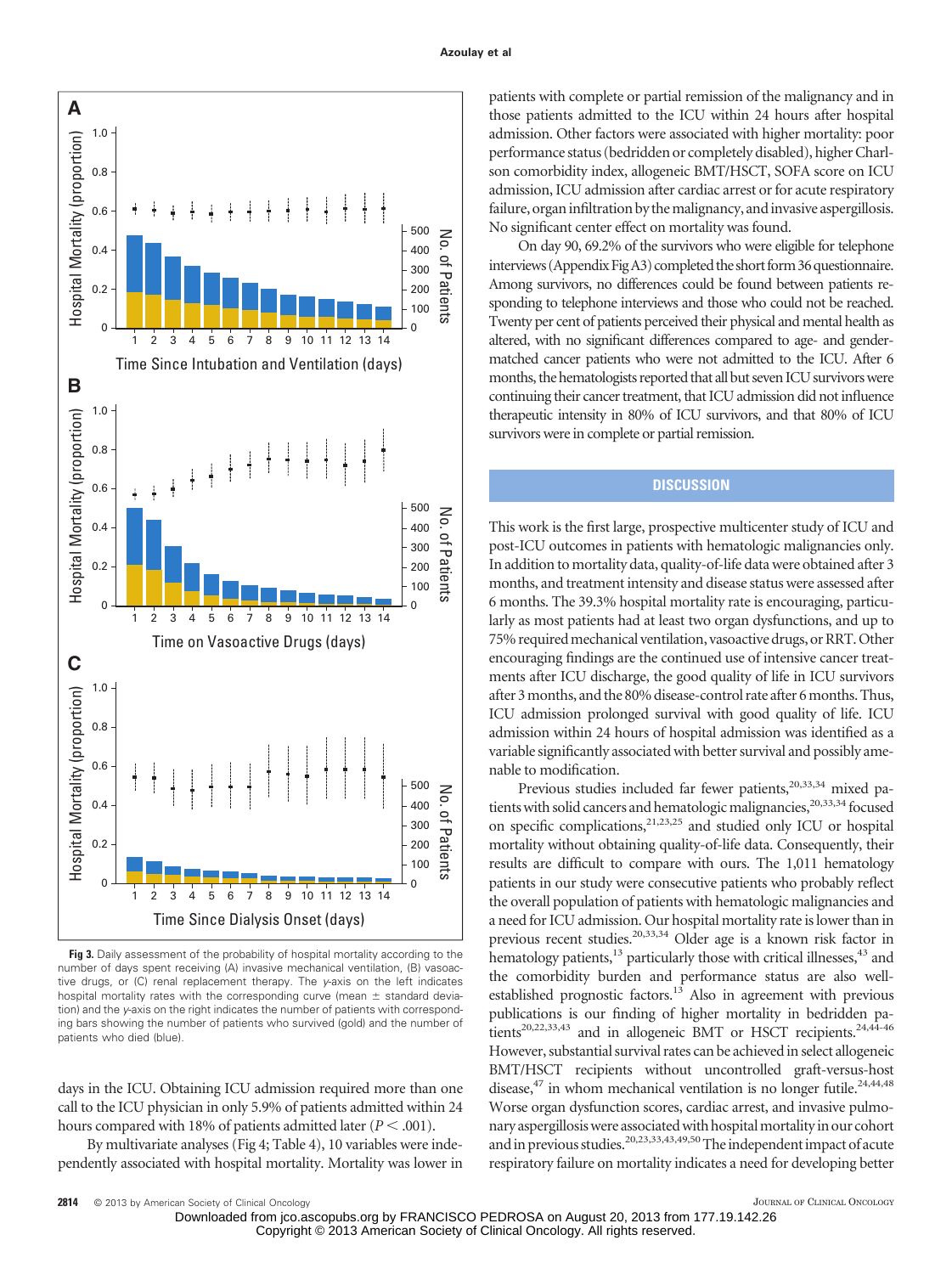#### **ICU Patients With Hematologic Malignancy**

| Table 3. Univariable Analysis of Impact of Each Diagnosis on Hospital Mortality |                                   |      |                |      |              |                  |                |  |
|---------------------------------------------------------------------------------|-----------------------------------|------|----------------|------|--------------|------------------|----------------|--|
|                                                                                 | <b>Patient Cases</b><br>Mortality |      |                |      |              |                  |                |  |
| Diagnosis                                                                       | No.                               | $\%$ | No.            | $\%$ | Odds Ratio   | 95% CI           | $\overline{P}$ |  |
| Sepsis                                                                          |                                   |      |                |      |              |                  | < 0.001        |  |
| Septic shock                                                                    | 259                               | 25.6 | 120            | 46.5 | $\mathbf{1}$ |                  |                |  |
| Multiple organ failure                                                          | 26                                | 2.6  | 22             | 84.6 | 6.32         | 2.12 to 18.87    |                |  |
| No sepsis                                                                       | 377                               | 37.3 | 133            | 35.4 | 0.63         | $0.46$ to $0.87$ |                |  |
| Severe sepsis                                                                   | 349                               | 34.5 | 120            | 34.5 | 0.61         | 0.44 to 0.84     |                |  |
| Gram-positive infections                                                        | 85                                | 8.6  | 28             | 32.9 | 0.74         | 0.46 to 1.19     | .24            |  |
| Gram-negative infections                                                        | 192                               | 19.1 | 79             | 41.1 | 1.11         | 0.8 to 1.52      | .56            |  |
| Pneumonia                                                                       | 367                               | 36.3 | 171            | 46.7 | 1.64         | 1.26 to 2.13     | .00002         |  |
| Invasive pulmonary aspergillosis                                                | 69                                | 6.8  | 42             | 60.9 | 2.48         | 1.56 to 4.26     | .0001          |  |
| Urinary tract infection                                                         | 46                                | 4.5  | 18             | 39.1 | $\mathbf{1}$ | 0.54 to 1.83     |                |  |
| Colitis and typhlitis                                                           | 106                               | 10.5 | 36             | 34.3 | 0.79         | 0.52 to 1.21     | .29            |  |
| Catheter-related infections                                                     | 29                                | 2.9  | $\overline{7}$ | 24.1 | 0.48         | 0.21 to 1.15     | .12            |  |
| Acute respiratory failure                                                       | 632                               | 62.5 | 273            | 43.2 | 1.46         | 1.13 to 1.49     | .004           |  |
| Acute kidney injury                                                             | 204                               | 20.2 | 83             | 40.7 | 1.08         | 0.79 to 1.48     | .63            |  |
| Cardiac events                                                                  | 138                               | 13.6 | 57             | 41.3 | 1.11         | 0.77 to 1.60     | .63            |  |
| Cardiac pulmonary edema                                                         | 56                                | 5.5  | 15             | 26.8 | 0.55         | $0.3$ to $1.01$  | .06            |  |
| Admission after cardiac arrest                                                  | 30                                | 3.0  | 23             | 76.7 | 5.35         | 2.27 to 13.6     | .0005          |  |
| Organ infiltration by the malignancy                                            | 132                               | 13.1 | 61             | 46.2 | 1.39         | 1.00 to 2.02     | .05            |  |
| Leukemic pulmonary infiltrates                                                  | 38                                | 3.8  | 20             | 52.6 | 1.48         | 1.04 to 3.10     | .02            |  |
| Hemophagocytic lymphohistiocytosis                                              | 21                                | 2.1  | 14             | 66.7 | 3.18         | 1.27 to 7.96     | .01            |  |
| Tumor lysis syndrome                                                            | 97                                | 9.6  | 40             | 41.2 | 1.10         | 0.72 to 1.68     | .66            |  |
| Severe bleeding                                                                 | 50                                | 4.9  | 18             | 36.0 | 0.87         | 0.48 to 1.57     | .66            |  |
| Severe metabolic disturbances                                                   | 40                                | 4.0  | 5              | 12.5 | 0.21         | 0.08 to 0.55     | .0002          |  |
| Coma                                                                            | 27                                | 2.7  | 9              | 33.3 | 0.77         | 0.34 to 1.73     | .69            |  |
| Acute liver dysfunction                                                         | 17                                | 1.7  | 14             | 82.4 | 7.47         | 2.13 to 26.17    | .0005          |  |
| Admission to the ICU for safer<br>chemotherapy initiation*                      | 71                                | 7.1  | 16             | 22.5 | 0.43         | 0.24 to 0.76     | .002           |  |
| Severe chemotherapy-related toxicity                                            | 37                                | 3.7  | 12             | 32.4 | 0.74         | 0.37 to 1.48     | .49            |  |

Abbreviation: ICU, intensive care unit.

 ICU admission for safer chemotherapy initiation was restricted to patients with high tumoral burden (hyperleukocytic leukemia or bulky lymphoma) who were at high risk for leukostasis, tumor lysis syndrome, or compression from bulk tumors.

management strategies.<sup>25</sup> Recent advances in the understanding of organ infiltration by leukemia and lymphoma cells may help to improve survival.<sup>27,51</sup> Recent studies that report improved outcomes in critically ill hematology patients<sup>18,19,21,34</sup> have led to broader ICU

admission policies, the main selection criteria being good performance status and availability of potentially life-prolonging treatments.14,15,30 Consent should be obtained from the patient, after a discussion of the disease status and range of treatment options.<sup>52</sup>



**Fig 4.** Multivariable analysis: effects on hospital mortality of covariates identified by multivariate logistic regression. Results are presented with and without imputation on the missing data from the Sepsis-Related Organ Failure Assessment (SOFA) score. Goodness-of-fit (Le Cessie-van Houwelingen test) is more than 0.28 for both models. BMT/ HSCT, bone marrow transplantation/hemato-<br>poietic stem-cell transplantation; ICU, transplantation; ICU, intensive care unit.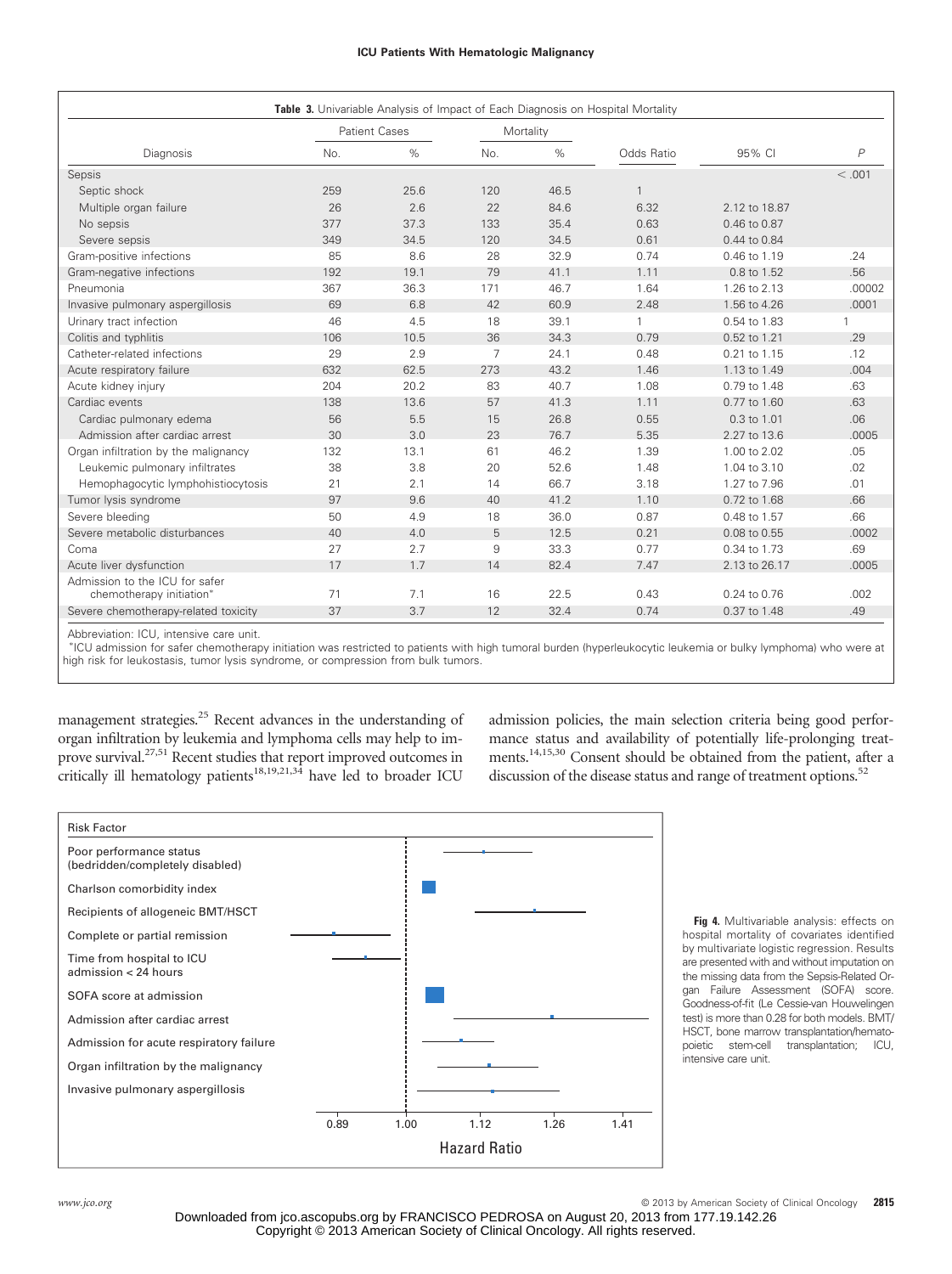#### **Azoulay et al**

| Table 4. Multivariate Logistic Regression: Variables Independently Associated With Hospital Mortality |               |                          |        |                       |              |         |  |  |  |
|-------------------------------------------------------------------------------------------------------|---------------|--------------------------|--------|-----------------------|--------------|---------|--|--|--|
|                                                                                                       |               | Model Without Imputation |        | Model With Imputation |              |         |  |  |  |
| Covariate                                                                                             | Odds Ratio    | 95% CI                   | P      | Odds Ratio            | 95% CI       | P       |  |  |  |
| Poor performance status<br>(bedridden/completely disabled)                                            | 1.58          | 1.06 to 2.34             | .02    | 1.13                  | 1.06 to 1.21 | .0005   |  |  |  |
| Charlson comorbidity index                                                                            | $1.13$ /point | 1.06 to 1.21             | .0004  | 1.02                  | 1.01 to 1.03 | .0006   |  |  |  |
| Recipients of allogeneic BMT/HSCT                                                                     | 2.18          | 1.33 to 3.57             | .002   | 1.20                  | 1.10 to 1.31 | < 0.001 |  |  |  |
| Complete or partial remission                                                                         | 0.63          | $0.42$ to $0.95$         | .02    | 0.890                 | 0.84 to 0.96 | .002    |  |  |  |
| Time from hospital to ICU admission $<$ 24 hours                                                      | 0.7           | 0.51 to 0.96             | .02    | 0.94                  | 0.89 to 0.99 | .02     |  |  |  |
| SOFA score at admission                                                                               | $1.21$ /point | 1.16 to 1.27             | < .001 | 1.04                  | 1.03 to 1.05 | < 0.001 |  |  |  |
| Admission after cardiac arrest                                                                        | 2.63          | 1.00 to 6.97             | .05    | 1.25                  | 1.06 to 1.47 | .008    |  |  |  |
| Admission for acute respiratory failure                                                               | 1.34          | 0.94 to 1.90             | .09    | 1.08                  | 1.01 to 1.15 | .01     |  |  |  |
| Organ infiltration by the malignancy                                                                  | 1.894         | 1.23 to 3.07             | .004   | 1.14                  | 1.05 to 1.24 | .002    |  |  |  |
| Invasive pulmonary aspergillosis                                                                      | 1.97          | 1.03 to 3.76             | .03    | 1.14                  | 1.01 to 1.28 | .02     |  |  |  |

NOTE. Results are presented with and without imputation on the missing data from the SOFA score. Goodness-of-fit test results (Le Cessie-van Houwelingen  $test$ )  $> 0.28$  for both models.

Abbreviations: BMT, bone marrow transplantation; HSCT, hematopoietic stem-cell transplantation; ICU, intensive care unit; SOFA, Sepsis-Related Organ Failure Assessment.

In our cohort, we collected daily information on organ dysfunctions. Severity of organ dysfunctions is known to be a major prognostic factor.<sup>19,20,30,33,53</sup> However, our study contributes three new findings. First, use of a single life-supporting intervention was associated with good survival. For instance, among patients receiving mechanical ventilation but no vasoactive drugs or RRT, 67.6% were alive at hospital discharge (Table 2); this proportion was 77.5% for vasoactive drugs only and 81.3% for RRT only. Second, the time from ICU admission to initiation of life-supporting interventions did not influence survival. Third, longer time on lifesupporting interventions was not associated with worse survival. These last two findings indicate that current practices regarding patient selection for starting and continuing life-supporting interventions are appropriate.

Our finding that a shorter time from hospital to ICU admission was independently associated with better survival offers some hope that prompt ICU admission might improve survival. It suggests that immediate ICU admission of hematology patients with incipient organ dysfunction may be appropriate. In previous studies, early ICU management of acute respiratory failure decreased the rates of intuba- $\frac{1}{2}$  and septic shock<sup>21</sup> as well as improved outcomes of patients at high risk for tumor lysis syndrome and acute respiratory failure.<sup>51,54</sup> However, the effect of early ICU admission on mortality is difficult to interpret. Patients admitted early had similar SOFA scores to those admitted later on; consequently, their earlier admission might reflect a more acute disease process compared with patients admitted later. It is striking however that a smaller proportion of early-admitted patients required more than one call to the intensivist (5.9% *v* 18% in patients admitted later), suggesting that late ICU admission may be due in some cases to reluctance to admit hematology patients, with lateradmitted patients being initially considered too sick to benefit from intensive care. Studies conducted jointly by intensivists and hematologists are needed to evaluate criteria for early ICU admission in terms of their ability to improve survival. Until they become available, our finding of better outcomes after earlier ICU admission supports a broad ICU admission policy with a trial of full-code therapy. Intermediate-care units located contiguous to the ICU could also be used for those patients at high risk for rapid deterioration. Rapid

response teams should also be evaluated in this very specific patient population.<sup>55</sup>

This study has several limitations. First, all the study centers had hematologists and intensivists available around the clock, a situation not encountered in all hospitals. Second, the study was performed in France and Belgium and may not be relevant to other countries. However, in this study and a previous study by our group, $^{25}$  the results were within the ranges reported in other European countries,<sup>16</sup> North America,<sup>17,24,45</sup> and Brazil.<sup>23,33</sup> Third, 9.6% of the patients were lost to follow-up during the 1-year study period, and the day-90 telephone interview was conducted in 69% of eligible patients. Finally, in this multicenter study, no rigid criteria have been used to make the decision to send patients to ICUs across the different participating centers. However, ICU refusal rate was not significantly different across centers and was not associated with mortality. Moreover, there was no center effect on hospital mortality.

In summary, the 39.3% hospital mortality rate in our study supports the usefulness of ICU admission of select critically ill patients with hematologic malignancies. The good cancer control and good-to-excellent HRQOL in ICU survivors constitute further evidence that ICU resources are being used to good effect in this population. The better survival in patients admitted more rapidly to the ICU invites studies evaluating the effects on outcomes of earlier ICU admission.

### **AUTHORS' DISCLOSURES OF POTENTIAL CONFLICTS OF INTEREST**

The author(s) indicated no potential conflicts of interest.

### **AUTHOR CONTRIBUTIONS**

**Conception and design:** Elie Azoulay, Sylvie Chevret **Provision of study materials or patients:** All authors **Collection and assembly of data:** Elie Azoulay, Djamel Mokart, Frédéric Pène, Jérôme Lambert, Achille Kouatchet, Julien Mayaux, François

Downloaded from jco.ascopubs.org by FRANCISCO PEDROSA on August 20, 2013 from 177.19.142.26 Copyright © 2013 American Society of Clinical Oncology. All rights reserved.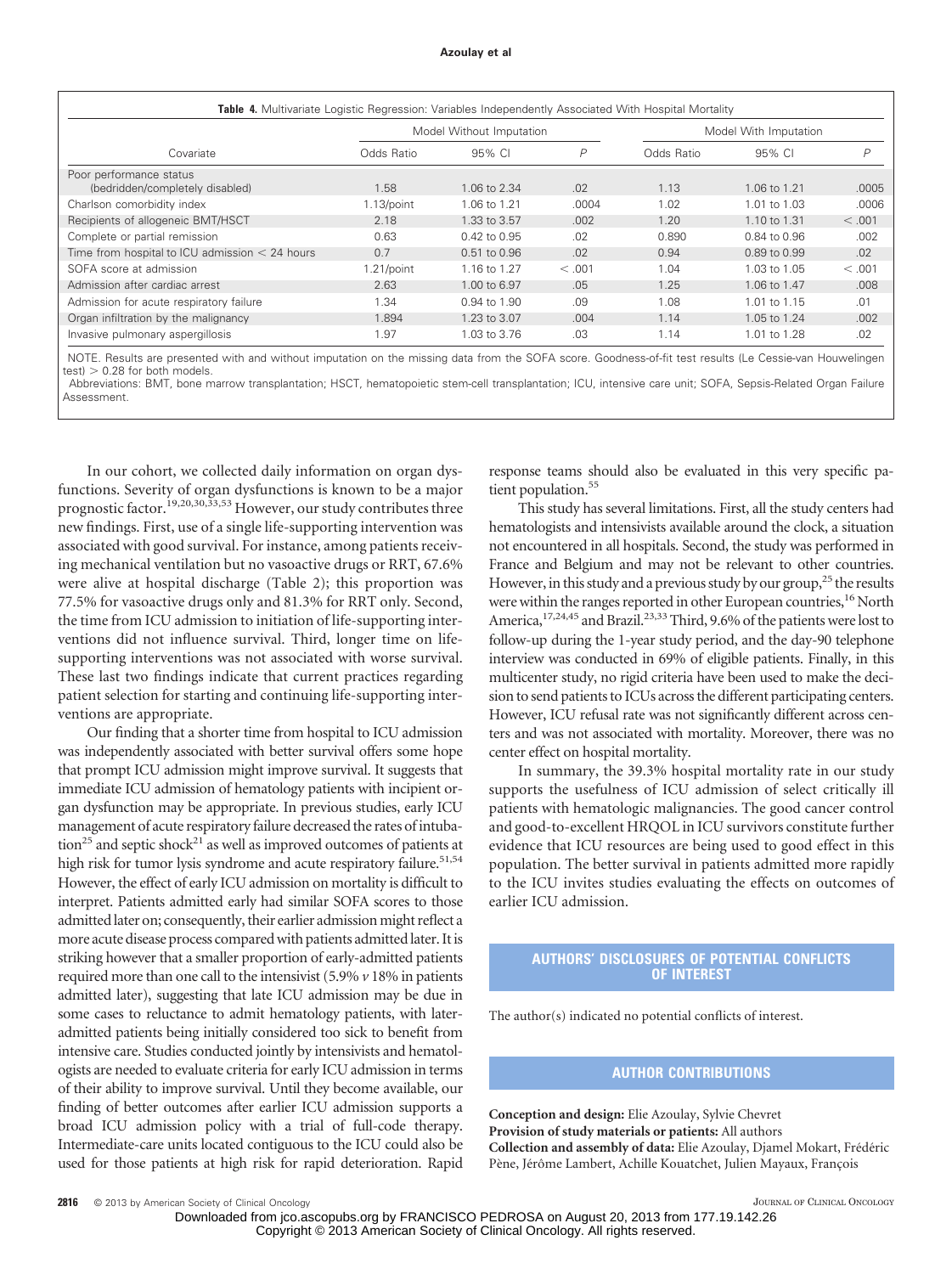Vincent, Martine Nyunga, Fabrice Bruneel, Louise-Marie Laisne, Antoine Rabbat, Christine Lebert, Pierre Perez, Marine Chaize, Anne Renault, Anne-Pascale Meert, Dominique Benoit, Rebecca Hamidfar, Mercé Jourdain, Michael Darmon, Sylvie Chevret, Virginie Lemiale Data analysis and interpretation: Elie Azoulay, Djamel Mokart, Frédéric Pène, Jérôme Lambert, Achille Kouatchet, François Vincent, Fabrice Bruneel, Antoine Rabbat, Benoit Schlemmer, Sylvie Chevret, Virginie Lemiale **Manuscript writing:** All authors

**Final approval of manuscript:** All authors

#### **REFERENCES**

**1.** Jones DS, Podolsky SH, Greene JA: The burden of disease and the changing task of medicine. N Engl J Med 366:2333-2338, 2012

**2.** Ferlay J, Shin HR, Bray F, et al: Estimates of worldwide burden of cancer in 2008: GLOBOCAN 2008. Int J Cancer 127:2893-2917, 2010

**3.** Castaigne S, Pautas C, Terré C, et al: Effect of gemtuzumab ozogamicin on survival of adult patients with de-novo acute myeloid leukaemia (ALFA-0701): A randomised, open-label, phase 3 study. Lancet 379:1508-1516, 2012

**4.** Raab MS, Podar K, Breitkreutz I, et al: Multiple myeloma. Lancet 374:324-339, 2009

**5.** Récher C, Coiffier B, Haioun C, et al: Intensified chemotherapy with ACVBP plus rituximab versus standard CHOP plus rituximab for the treatment of diffuse large B-cell lymphoma (LNH03-2B): An open-label randomised phase 3 trial. Lancet 378: 1858-1867, 2011

**6.** Kantarjian H, Shah NP, Hochhaus A, et al: Dasatinib versus imatinib in newly diagnosed chronic-phase chronic myeloid leukemia. N Engl J Med 362:2260-2270, 2010

**7.** Vogelzang NJ, Benowitz SI, Adams S, et al: Clinical cancer advances 2011: Annual Report on Progress Against Cancer from the American Society of Clinical Oncology. J Clin Oncol 30:88-109, 2012

**8.** Verdecchia A, Francisci S, Brenner H, et al: Recent cancer survival in Europe: A 2000-2002 period analysis of EUROCARE-4 data. Lancet Oncol 8:784-796, 2007

**9.** Vento S, Cainelli F, Temesgen Z: Lung infections after cancer chemotherapy. Lancet Oncol 9:982-992, 2008

**10.** Altena R, Perik PJ, van Veldhuisen DJ, et al: Cardiovascular toxicity caused by cancer treatment: Strategies for early detection. Lancet Oncol 10:391- 399, 2009

**11.** Morgan C, Tillett T, Braybrooke J, et al: Management of uncommon chemotherapy-induced emergencies. Lancet Oncol 12:806-814, 2011

12. Bergeron A, Réa D, Levy V, et al: Lung abnormalities after dasatinib treatment for chronic myeloid leukemia: A case series. Am J Respir Crit Care Med 176:814-818, 2007

**13.** Estey E: Acute myeloid leukemia and myelodysplastic syndromes in older patients. J Clin Oncol 25:1908-1915, 2007

**14.** Azoulay E, Afessa B: The intensive care support of patients with malignancy: Do everything that can be done. Intensive Care Med 32:3-5, 2006

**15.** Azoulay E, Soares M, Darmon M, et al: Intensive care of the cancer patient: Recent achievements and remaining challenges. Ann Intensive Care 1:5, 2011

**16.** Schellongowski P, Staudinger T, Kundi M, et al: Prognostic factors for intensive care unit admission, intensive care outcome, and post-intensive care survival in patients with de novo acute myeloid leukemia: A single center experience. Haematologica 96:231-237, 2011

**17.** Khassawneh BY, White P Jr, Anaissie EJ, et al: Outcome from mechanical ventilation after autologous peripheral blood stem cell transplantation. Chest 121:185-188, 2002

18. Peigne V, Rusinová K, Karlin L, et al: Continued survival gains in recent years among critically ill myeloma patients. Intensive Care Med 35:512-518, 2009

**19.** Pène F, Percheron S, Lemiale V, et al: Temporal changes in management and outcome of septic shock in patients with malignancies in the intensive care unit. Crit Care Med 36:690-696, 2008

**20.** Benoit DD, Vandewoude KH, Decruyenaere JM, et al: Outcome and early prognostic indicators in patients with a hematologic malignancy admitted to the intensive care unit for a life-threatening complication. Crit Care Med 31:104-112, 2003

**21.** Legrand M, Max A, Peigne V, et al: Survival in neutropenic patients with severe sepsis or septic shock. Crit Care Med 40:43-49, 2012

**22.** Azoulay E, Thiery G, Chevret S, et al: The prognosis of acute respiratory failure in critically ill cancer patients. Medicine (Baltimore) 83:360-370, 2004

**23.** Soares M, Salluh JI, Carvalho MS, et al: Prognosis of critically ill patients with cancer and acute renal dysfunction. J Clin Oncol 24:4003-4010, 2006

**24.** Groeger JS, Lemeshow S, Price K, et al: Multicenter outcome study of cancer patients admitted to the intensive care unit: A probability of mortality model. J Clin Oncol 16:761-770, 1998

**25.** Azoulay E, Mokart D, Lambert J, et al: Diagnostic strategy for hematology and oncology patients with acute respiratory failure: Randomized controlled trial. Am J Respir Crit Care Med 182: 1038-1046, 2010

**26.** Hilbert G, Gruson D, Vargas F, et al: Noninvasive ventilation in immunosuppressed patients with pulmonary infiltrates, fever, and acute respiratory failure. N Engl J Med 344:481-487, 2001

**27.** Coiffier B, Altman A, Pui CH, et al: Guidelines for the management of pediatric and adult tumor lysis syndrome: An evidence-based review. J Clin Oncol 26:2767-2778, 2008

**28.** Wilson FP, Berns JS: Onco-nephrology: Tumor lysis syndrome. Clin J Am Soc Nephrol 7:1730- 1739, 2012

**29.** Freifeld AG, Bow EJ, Sepkowitz KA, et al: Clinical practice guideline for the use of antimicrobial agents in neutropenic patients with cancer: 2010 update by the Infectious Diseases Society of America. Clin Infect Dis 52:e56-e93, 2011

**30.** Lecuyer L, Chevret S, Thiery G, et al: The ICU trial: A new admission policy for cancer patients requiring mechanical ventilation. Crit Care Med 35: 808-814, 2007

**31.** Thiéry G, Azoulay E, Darmon M, et al: Outcome of cancer patients considered for intensive care unit admission: A hospital-wide prospective study. J Clin Oncol 23:4406-4413, 2005

**32.** Lengliné E, Raffoux E, Lemiale V, et al: Intensive care unit management of patients with newly diagnosed acute myeloid leukemia with no organ failure. Leuk Lymphoma 53:1352-1359, 2012

**33.** Soares M, Salluh JI, Spector N, et al: Characteristics and outcomes of cancer patients requiring

mechanical ventilatory support for  $> 24$  hrs. Crit Care Med 33:520-526, 2005

**34.** Azoulay E, Alberti C, Bornstain C, et al: Improved survival in cancer patients requiring mechanical ventilatory support: Impact of noninvasive mechanical ventilatory support. Crit Care Med 29: 519-525, 2001

**35.** Azoulay E, Pochard F, Kentish-Barnes N, et al: Risk of post-traumatic stress symptoms in family members of intensive care unit patients. Am J Respir Crit Care Med 171:987-994, 2005

**36.** Herridge MS, Cheung AM, Tansey CM, et al: One-year outcomes in survivors of the acute respiratory distress syndrome. N Engl J Med 348:683- 693, 2003

**37.** Boini S, Briancon S, Guillemin F, et al: Impact of cancer occurrence on health-related quality of life: A longitudinal pre-post assessment. Health Qual Life Outcomes 2:4, 2004

**38.** Vincent JL, Moreno R, Takala J, et al: The SOFA (Sepsis-related Organ Failure Assessment) score to describe organ dysfunction/failure: On behalf of the Working Group on Sepsis-Related Problems of the European Society of Intensive Care Medicine. Intensive Care Med 22:707-710, 1996

**39.** Charlson ME, Pompei P, Ales KL, et al: A new method of classifying prognostic comorbidity in longitudinal studies: Development and validation. J Chronic Dis 40:373-383, 1987

**40.** De Pauw B, Walsh TJ, Donnelly JP, et al: Revised definitions of invasive fungal disease from the European Organization for Research and Treatment of Cancer/Invasive Fungal Infections Cooperative Group and the National Institute of Allergy and Infectious Diseases Mycoses Study Group (EORTC/ MSG) Consensus Group. Clin Infect Dis 46:1813- 1821, 2008

**41.** Azur MJ, Stuart EA, Frangakis C, et al: Multiple imputation by chained equations: What is it and how does it work? Int J Methods Psychiatr Res 20:40-49, 2011

**42.** Hosmer DW, Hosmer T, Le Cessie S, et al: A comparison of goodness-of-fit tests for the logistic regression model. Stat Med 16:965-980, 1997

**43.** Soares M, Carvalho MS, Salluh JI, et al: Effect of age on survival of critically ill patients with cancer. Crit Care Med 34:715-721, 2006

**44.** Rubenfeld GD, Crawford SW: Withdrawing life support from mechanically ventilated recipients of bone marrow transplants: A case for evidencebased guidelines. Ann Intern Med 125:625-633, 1996

**45.** Price KJ, Thall PF, Kish SK, et al: Prognostic indicators for blood and marrow transplant patients admitted to an intensive care unit. Am J Respir Crit Care Med 158:876-884, 1998

46. Pène F, Aubron C, Azoulay E, et al: Outcome of critically ill allogeneic hematopoietic stem-cell transplantation recipients: A reappraisal of indications for organ failure supports. J Clin Oncol 24:643- 649, 2006

**47.** Gooley TA, Chien JW, Pergam SA, et al: Reduced mortality after allogeneic hematopoieticcell transplantation. N Engl J Med 363:2091-2101, 2010

*www.jco.org* © 2013 by American Society of Clinical Oncology **2817**

Downloaded from jco.ascopubs.org by FRANCISCO PEDROSA on August 20, 2013 from 177.19.142.26 Copyright © 2013 American Society of Clinical Oncology. All rights reserved.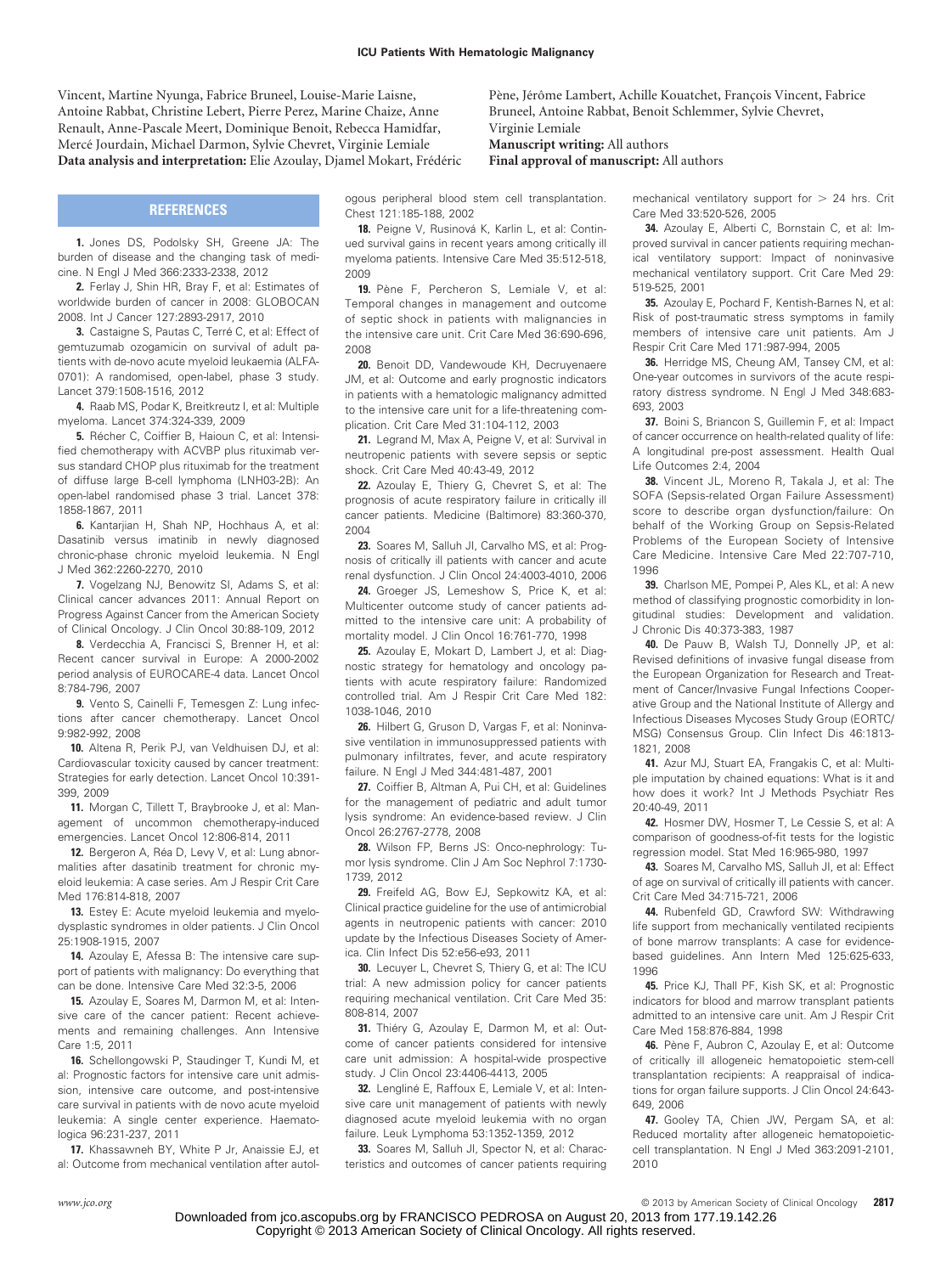#### **Azoulay et al**

**48.** Groeger JS, White P Jr, Nierman DM, et al: Outcome for cancer patients requiring mechanical ventilation. J Clin Oncol 17:991-997, 1999

**49.** Burghi G, Lemiale V, Seguin A, et al: Outcomes of mechanically ventilated hematology patients with invasive pulmonary aspergillosis. Intensive Care Med 37:1605-1612, 2011

**50.** Reisfield GM, Wallace SK, Munsell MF, et al: Survival in cancer patients undergoing in-hospital

cardiopulmonary resuscitation: A meta-analysis. Resuscitation 71:152-160, 2006

**51.** Azoulay É, Canet E, Raffoux E, et al: Dexamethasone in patients with acute lung injury from acute monocytic leukaemia. Eur Respir J 39:648-653, 2012

**52.** Wright AA, Keating NL, Balboni TA, et al: Place of death: Correlations with quality of life of patients with cancer and predictors of bereaved caregivers' mental health. J Clin Oncol 28:4457-4464, 2010

**53.** Darmon M, Thiery G, Ciroldi M, et al: Intensive care in patients with newly diagnosed malignancies and a need for cancer chemotherapy. Crit Care Med 33:2488-2493, 2005

**54.** Azoulay E, Fieux F, Moreau D, et al: Acute monocytic leukemia presenting as acute respiratory failure. Am J Respir Crit Care Med 167:1329-1333, 2003

**55.** Jones DA, DeVita MA, Bellomo R: Rapidresponse teams. N Engl J Med 365:139-146, 2011

#### *Affiliations*

Elie Azoulay, Jérôme Lambert, Louise-Marie Laisne, Marine Chaize, Benoit Schlemmer, Sylvie Chevret, and Virginie Lemiale, Saint-Louis Hospital; Frédéric Pène, Cochin Hospital; Julien Mayaux, Pitié-Salpétrière Hospital; Antoine Rabbat, Hôtel Dieu Hospital, Paris; Djamel Mokart, Institut Paoli Calmette, Marseille; Achille Kouatchet, Centre Hospitalier Universitaire Hospital, Angers; François Vincent, Avicenne Hospital, Bobigny; Martine Nyunga, Victor Provo Hospital, Roubaix; Fabrice Bruneel, Mignot Hospital, Versailles; Christine Lebert, Montaigu Hospital, La Roche sur Yon; Pierre Perez, Brabois Hospital, Nancy; Anne Renault, Brest Hospital, Brest; Rebecca Hamidfar, Albert Michallon Hospital, Grenoble; Mercé Jourdain, Salengro Hospital, Lille; Michael Darmon, Nord Hospital, Saint-Etienne, France; Anne-Pascale Meert, Institut Jules Bordet, Brussels; and Dominique Benoit, Ghent University Hospital, Ghent, Belgium.

■■■

### **Celebrating 30 Years of Advancing Cancer Research and Care Worldwide**

Join the Conquer Cancer Foundation of the *American Society of Clinical Oncology* in celebrating the 30th anniversary of its Grants and Awards Program. In 30 years, the program has expanded from one single grant program to include multiple grants and awards that span the continuum of a researcher's career. In 2012, 12 different funding opportunities were offered for medical students through full professors, from academic centers and community practices, from any country throughout the world. The Grants and Awards program supports all types of translational and clinical cancer research—from prevention to treatment to palliative care to outcomes and everything in between. Visit **<www.ConquerCancerFoundation.org>** to learn more about

funding opportunities and how you can support the next 30 years of cancer research.

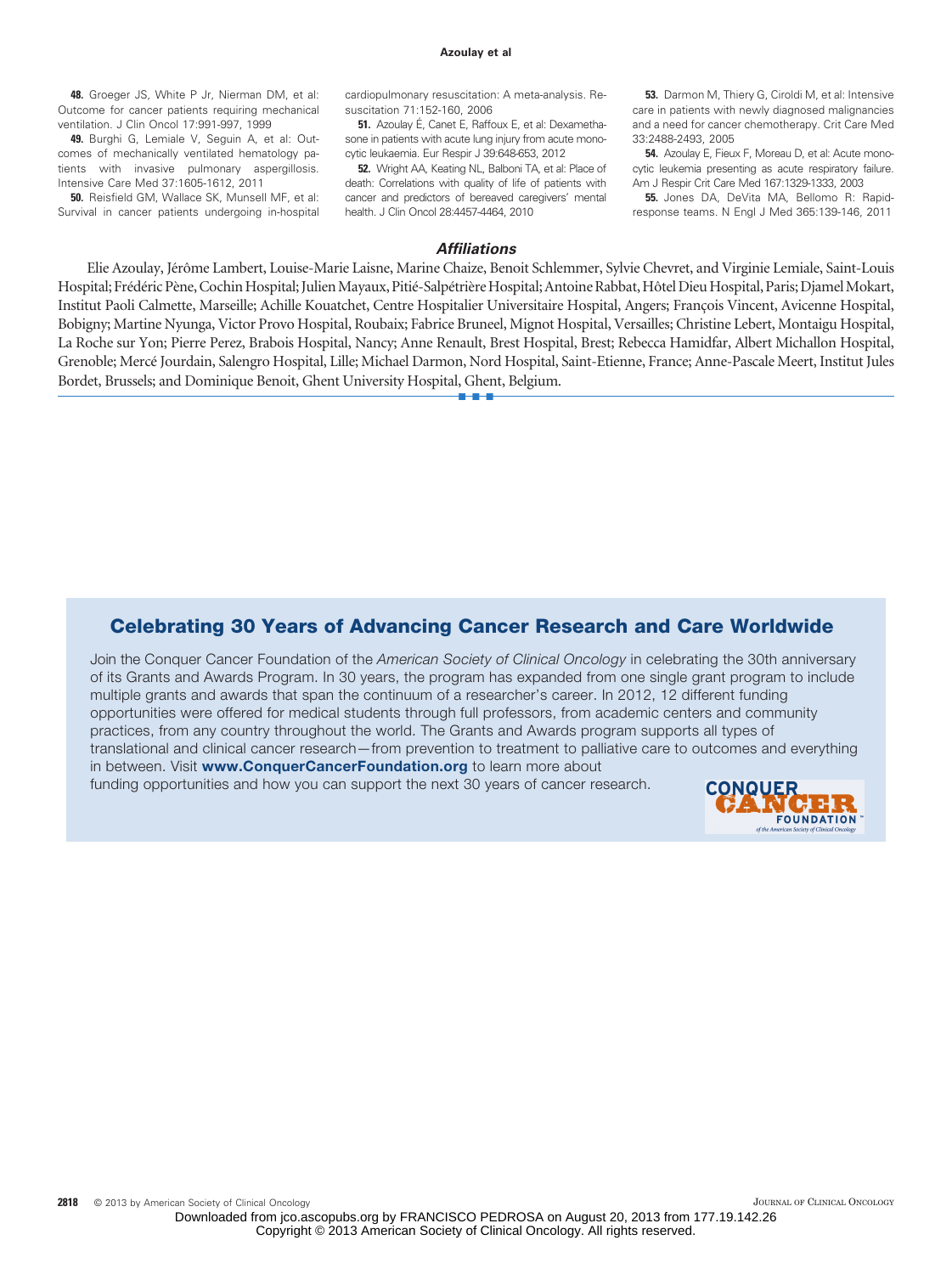### *Acknowledgment*

We thank Antoinette Wolfe, MD, for helping with this article. We also thank Professor Gérard Socié, PhD, for his precious help with this article and Anita Allemchahian for her steadfast support.

### *Appendix*

The following institutions participated in this study: Medical Intensive Care Unit (ICU), Saint-Louis Teaching Hospital, Paris, France; Medical ICU, Paoli Calmette Institute, Marseille, France; Medical ICU, Cochin Teaching Hospital, Paris, France; Medical ICU, Angers Teaching Hospital, Angers, France; Medical ICU, Pitié-Salpêtrière Teaching Hospital, Paris, France; Medical ICU, Avicenne Teaching Hospital, Bobigny, France; Medical ICU, Roubaix Hospital, Roubaix, France; Medical ICU, Mignot Hospital, Versailles, France; Medical ICU, Hôtel-Dieu Teaching Hospital, Paris, France; Medical ICU, La Roche sur Yon Hospital, La Roche sur Yon, France; Medical ICU, Nancy Teaching Hospital, Nancy, France; Medical ICU, Brest Teaching Hospital, Brest, France; Medical ICU, Jules Bordet Institute, Brussels, Belgium; Medical ICU, Ghent University Hospital, Ghent, Belgium; Medical ICU, Grenoble Teaching Hospital, Centre Hospitalier Universitaire de Grenoble, Grenoble, France; Medical ICU, Lille Teaching Hospital, Lille, France; Medical ICU, Saint-Etienne Teaching Hospital, Saint-Etienne, France.



Fig A1. Sepsis-Related Organ Failure Assessment (SOFA) score throughout the intensive care unit (ICU) stay in hospital survivors and nonsurvivors. *P* < .001 for all tests except on day 28  $(P = .26)$ .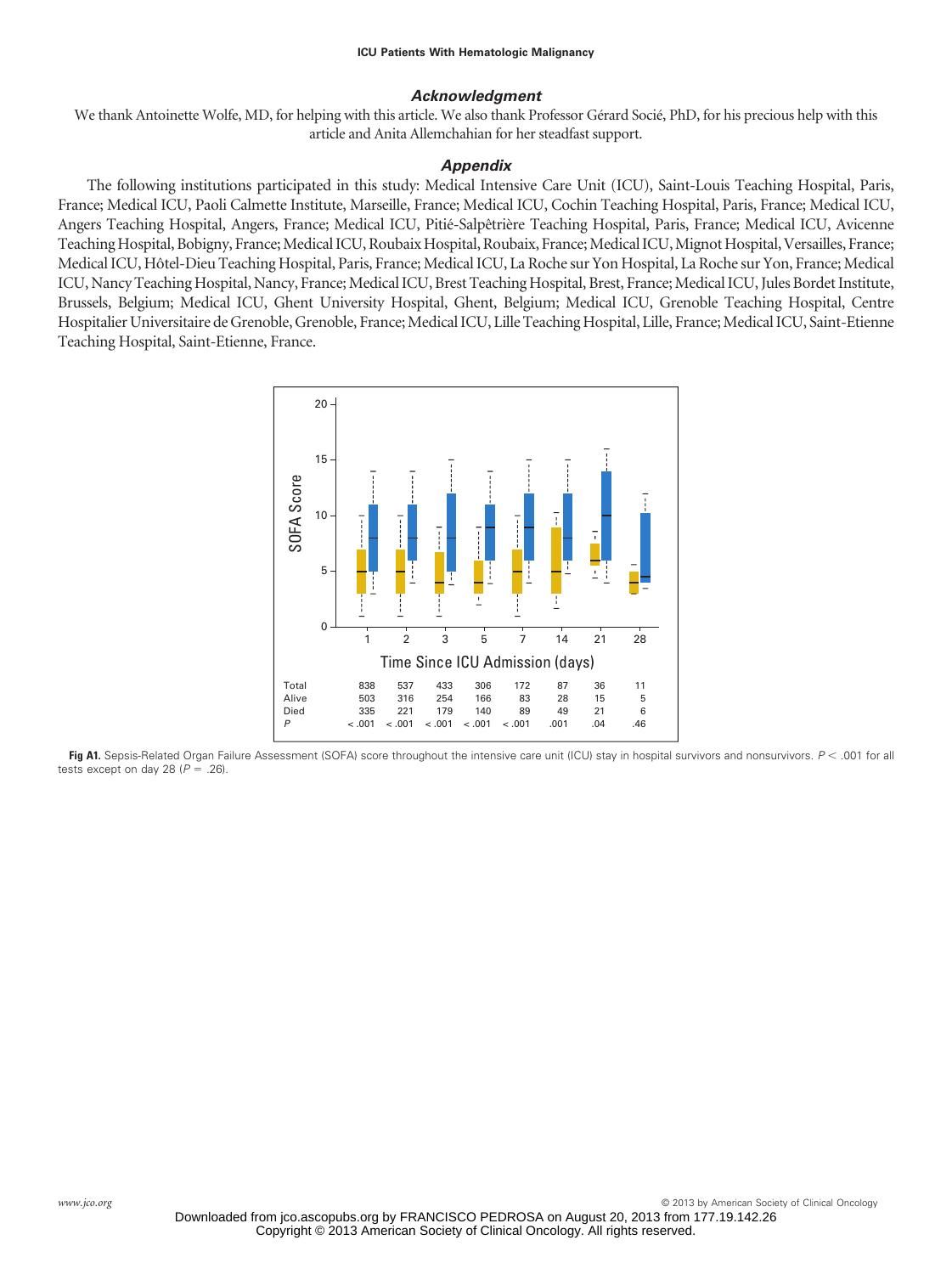**Azoulay et al**



Fig A2. Daily assessment of the probability of hospital mortality according to time from intensive care unit admission to initiation of (A) invasive mechanical ventilation, (B) vasoactive drugs, or (C) renal replacement therapy. The *y*-axis on the left indicates hospital mortality rates with the corresponding curve (mean ± standard deviation) and the *y*-axis on the right indicates the number of patients with corresponding bars showing the number of patients who survived (gold) and the number of patients who died (blue).